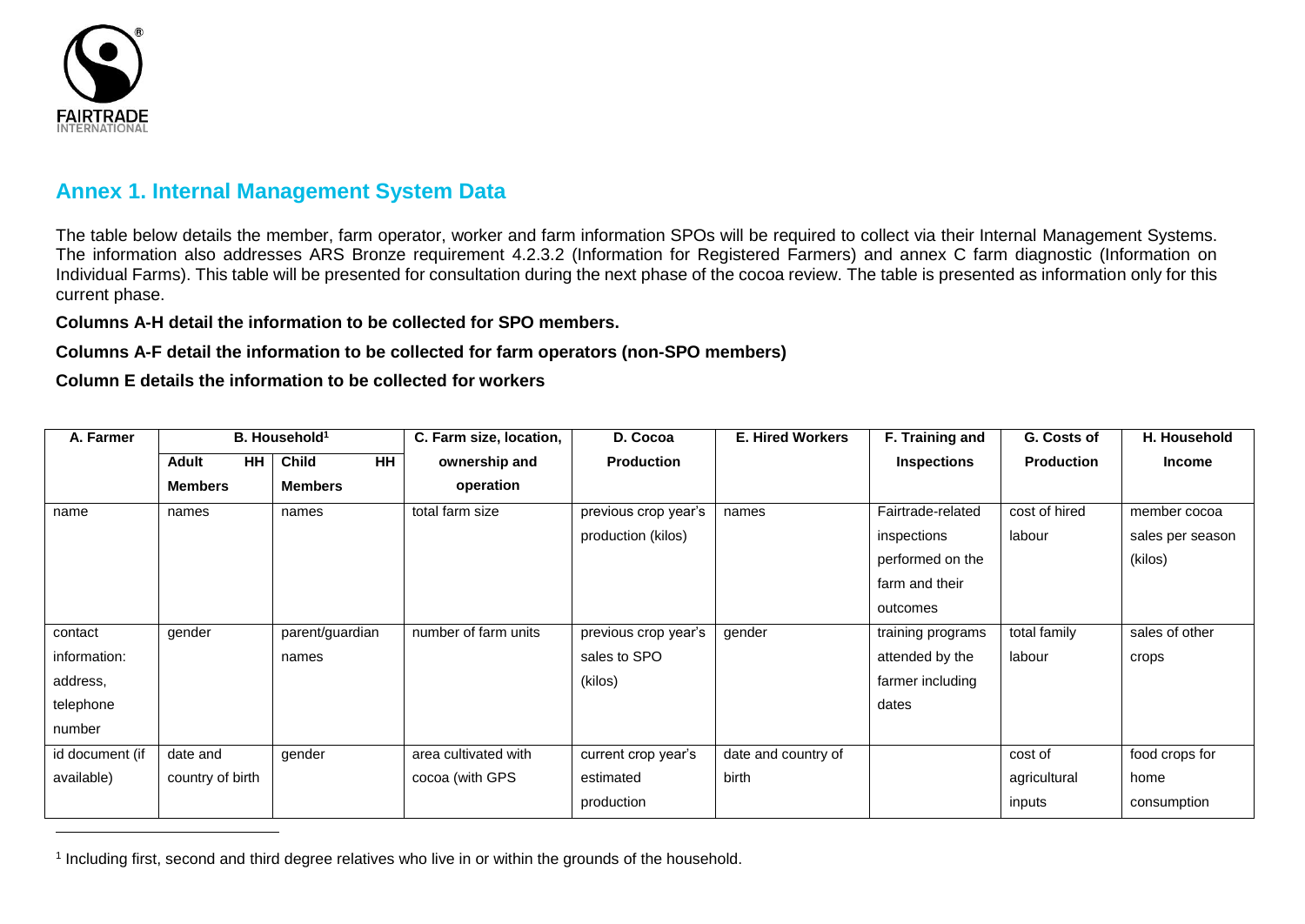

-

|                            |                 |                         | polygons when             | (kilos) |                       |                   |               |
|----------------------------|-----------------|-------------------------|---------------------------|---------|-----------------------|-------------------|---------------|
|                            |                 |                         | available)                |         |                       |                   |               |
| gender                     | education level | date and country        | farm location (per farm   |         | job function          | cost of tools and | sales of food |
|                            |                 | of birth                | unit with GPS             |         |                       | equipment         | crops         |
|                            |                 |                         | coordinates)              |         |                       | including PPE     |               |
| date and                   | relationship to | school registration     | distance from protected   |         | start and end date of | other costs       | livestock     |
| country of birth           | registered      | and attendance          | and HCV areas             |         | employment            |                   |               |
|                            | farmer e.g.     | $deta$ ils <sup>2</sup> |                           |         |                       |                   |               |
|                            | spouse          |                         |                           |         |                       |                   |               |
| education level            |                 | kinship with            | legal ownership rights of |         | wages (take home      | total cost of     | other income  |
|                            |                 | registered farmer       | the land/farm             |         | pay) per day          | production        |               |
|                            |                 |                         |                           |         |                       |                   |               |
| registration               |                 |                         | area cultivated with      |         | permanent,            |                   | gross and net |
| date with SPO              |                 |                         | other crops including     |         | temporary, seasonal   |                   | income        |
|                            |                 |                         | food crops                |         | or migrant worker     |                   |               |
| landowner or               |                 |                         | fallow land               |         | subcontracted or      |                   |               |
| farm operator <sup>3</sup> |                 |                         |                           |         | directly employed     |                   |               |
|                            |                 |                         |                           |         | worker                |                   |               |
| banking                    |                 |                         | date/year of cocoa        |         | for children          |                   |               |
| arrangements               |                 |                         | farm(s) creation          |         | conducting light      |                   |               |
| (bank account,             |                 |                         |                           |         | work (12-14) and      |                   |               |
| mobile money)              |                 |                         |                           |         | young workers (15 -   |                   |               |
|                            |                 |                         |                           |         | 17 years): address,   |                   |               |
|                            |                 |                         |                           |         | name and address of   |                   |               |
|                            |                 |                         |                           |         | parent(s) or legal    |                   |               |
|                            |                 |                         |                           |         | guardian(s) school    |                   |               |
|                            |                 |                         |                           |         | registration (if      |                   |               |

<sup>&</sup>lt;sup>2</sup> Is the child registered at school, school name, location, reason for non-attendance if applicable

 $3$  The term farm operators refers to: sharecroppers, tenant and caretaker farmers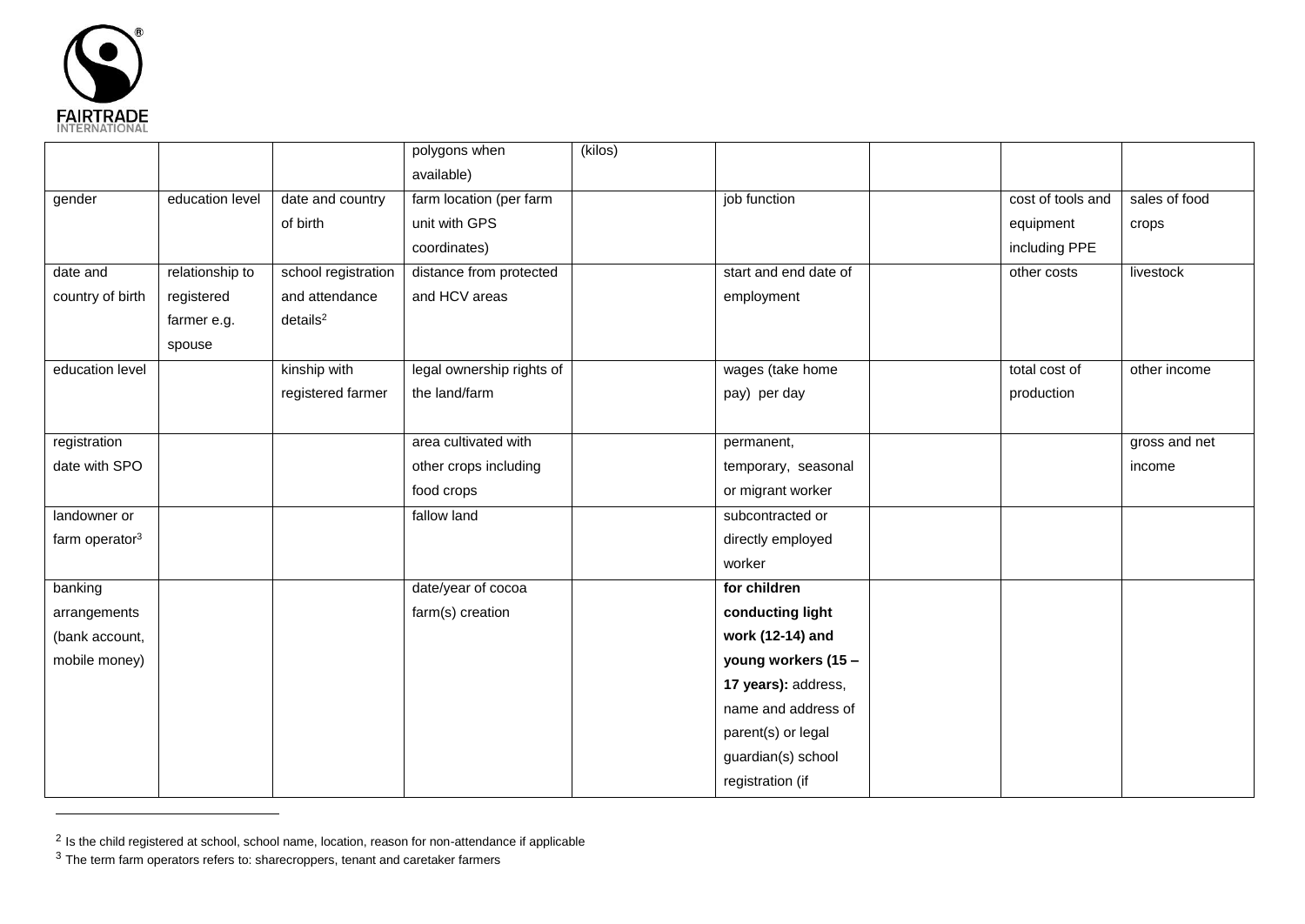

|  |  |                          | applicable), type of |  |  |
|--|--|--------------------------|----------------------|--|--|
|  |  |                          | work or tasks, the   |  |  |
|  |  |                          | number of daily and  |  |  |
|  |  |                          | weekly working hours |  |  |
|  |  | who works on the farm?   | for workers employed |  |  |
|  |  | farm owner, farm         | for more than one    |  |  |
|  |  | operator, family labour, | month consecutively: |  |  |
|  |  | hired labour?            | is a legally binding |  |  |
|  |  |                          | employment contract  |  |  |
|  |  |                          | in place, yes or no? |  |  |
|  |  | for farm operators:      |                      |  |  |
|  |  | number of years the      |                      |  |  |
|  |  | arrangement has been     |                      |  |  |
|  |  | in place with the        |                      |  |  |
|  |  | landowner                |                      |  |  |
|  |  | for farm operators: is a |                      |  |  |
|  |  | legally binding contract |                      |  |  |
|  |  | in place with the        |                      |  |  |
|  |  | landowner, yes or no?    |                      |  |  |
|  |  |                          |                      |  |  |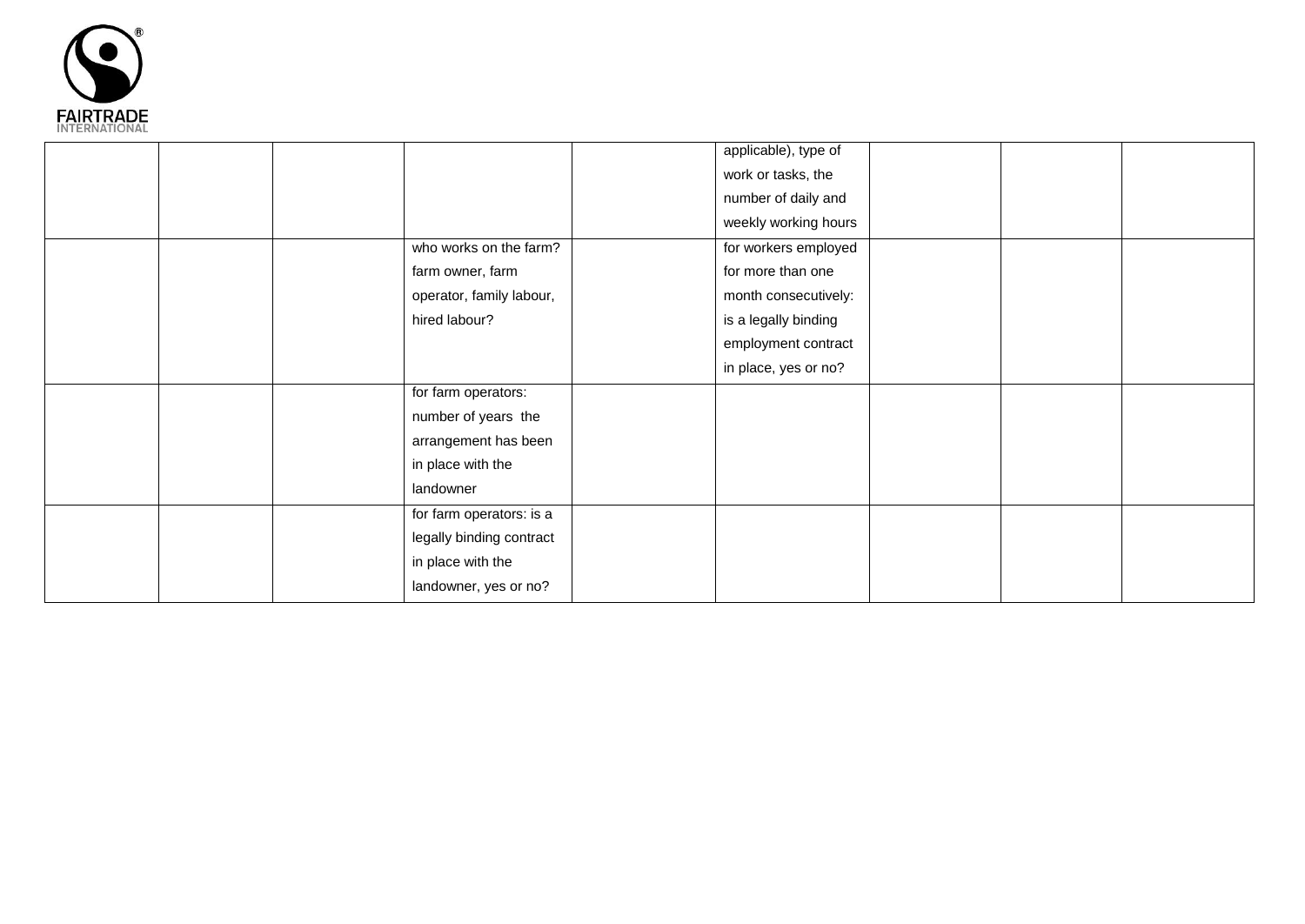

## **Annex 2. List of requirements of the African Regional Standard**

**-** *Listed throughout this document (at the time of drafting of this document, the ARS is not yet publically available)*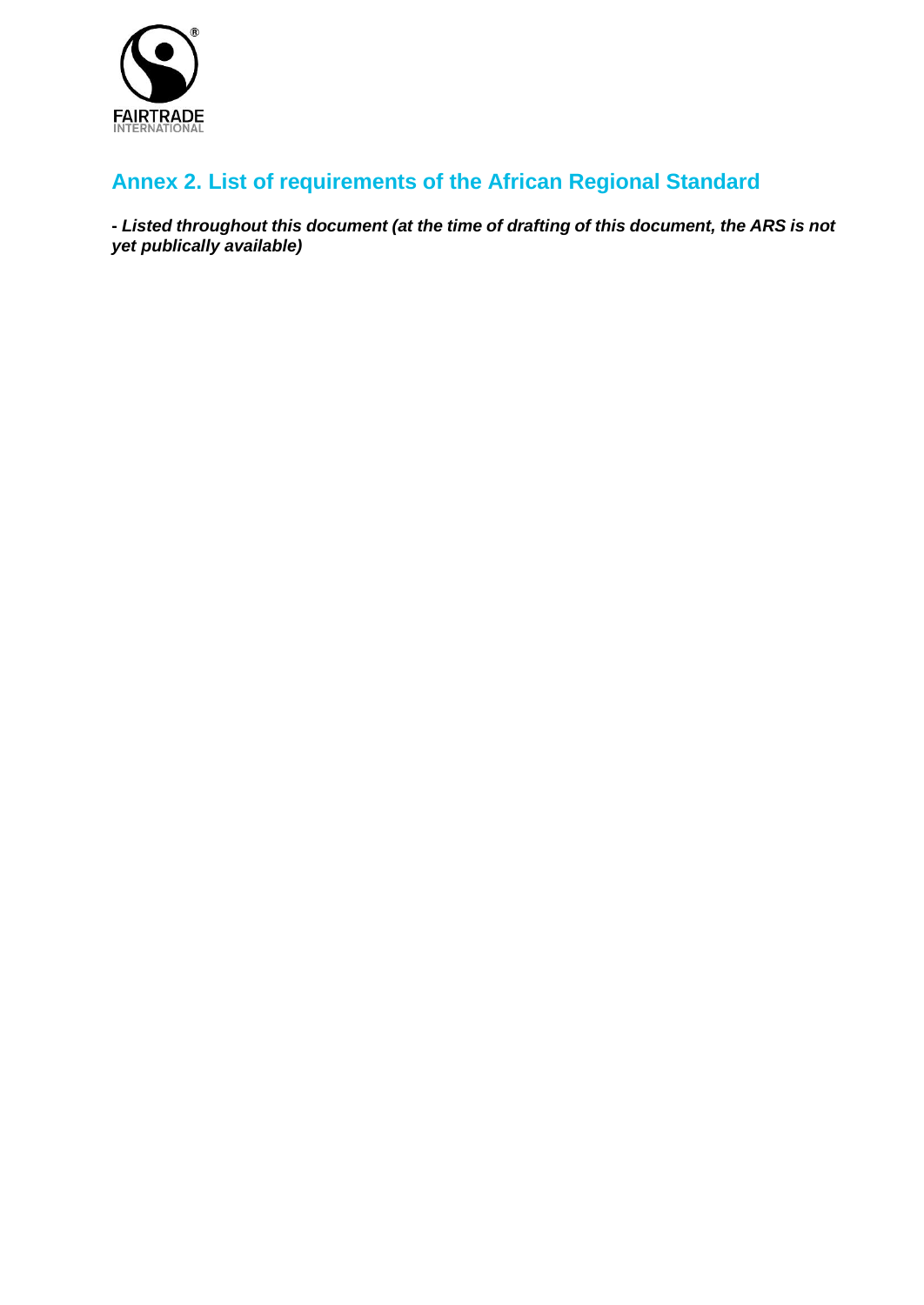

| <b>Chapter in this document</b>         | <b>African Regional</b><br>Standard, part I, II<br><b>Requirements and</b><br>Recommendations <sup>4</sup>                 | <b>Draft Fairtrade Cocoa</b><br><b>Standard Requirements</b>             |
|-----------------------------------------|----------------------------------------------------------------------------------------------------------------------------|--------------------------------------------------------------------------|
| 1. Human Rights Due<br><b>Diligence</b> | 12.2.C HR COMMITMENT                                                                                                       | 1.1 Commitment to<br>Respecting Human and<br><b>Environmental Rights</b> |
| 1. Human Rights Due                     | 12.2.D HR POLICY                                                                                                           | 1.2 Human Rights Policy                                                  |
| Diligence                               | 12.5.A, 12.6.A CHILD<br><b>RIGHTS/CHILD LABOUR</b><br><b>COMMITMENT AND</b><br><b>POLICY</b>                               | and Procedures                                                           |
|                                         | 12.7.B FORCED LABOUR<br><b>POLICY</b>                                                                                      |                                                                          |
| 1. Human Rights Due<br><b>Diligence</b> | 12.2.B HR AWARENESS<br><b>RAISING</b>                                                                                      | 1.3 Awareness Raising                                                    |
|                                         | 12.3.B DISCRIMINATION,<br><b>HARASSMENT AND</b><br><b>ABUSE AWARENESS</b><br><b>RAISING</b>                                |                                                                          |
|                                         | 12.4.D-EGENDER ISSUES<br><b>AWARENESS RAISING</b>                                                                          |                                                                          |
|                                         | 12.4.F-G EQUAL ACCESS<br><b>TO TRAINING FOR</b><br>WOMEN/YOUTH,<br>PROMOTION OF<br><b>PARTICIPATION FOR</b><br>WOMEN/YOUTH |                                                                          |
|                                         | 12.5.C, G AWARENESS<br><b>RAISING OF CHILD</b><br><b>RIGHTS</b>                                                            |                                                                          |
|                                         | 12.6.B AWARENESS<br><b>RAISING HAZARDOUS</b><br><b>WORK FOR CHILDREN</b>                                                   |                                                                          |
| 1. Human Rights Due<br><b>Diligence</b> | <b>12.2.A HUMAN RIGHTS</b><br><b>RISK INVENTORY</b>                                                                        | 1.4 Risk Assessment                                                      |
|                                         | 12.4.A GENDER AND<br>YOUTH RISK INVENTORY                                                                                  |                                                                          |
|                                         | 12.5.B, 12.6.D CHILD<br><b>RIGHTS/CHILD LABOUR</b><br><b>RISK INVENTORY</b>                                                |                                                                          |
|                                         | 12.8.A OCCUPATIONAL<br><b>HEALTH AND SAFETY</b><br><b>RISK INVENTORY</b>                                                   |                                                                          |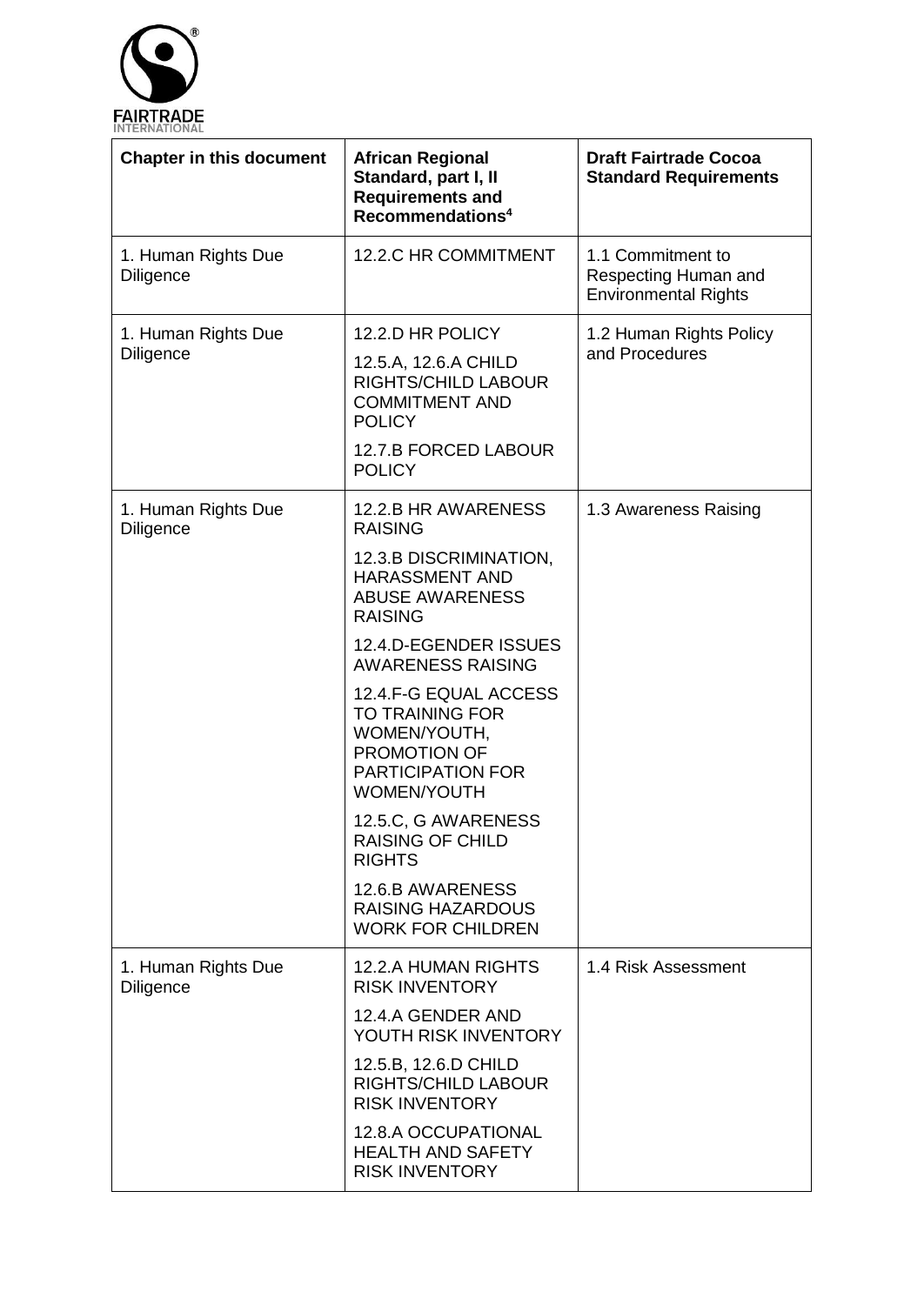

| 1. Human Rights Due<br>Diligence                      | 12.2.D HR POLICY<br>12.3.C HARRASEMENT &<br><b>ABUSE ACTION PLAN</b><br>12.4.B-C GENDER/YOUTH<br><b>ACTION PLAN</b><br>12.8 B-C OCCUPATIONAL<br><b>HEALTH AND SAFETY</b><br><b>ACTION PLAN</b> | 1.5 Prevention and<br><b>Mitigation Plan</b>                                                 |
|-------------------------------------------------------|------------------------------------------------------------------------------------------------------------------------------------------------------------------------------------------------|----------------------------------------------------------------------------------------------|
| 1. Human Rights Due<br>Diligence                      | 12.3.E PROMOTE<br><b>INCLUSION OF</b><br>DISADVANTAGED/<br><b>MINORITIES</b><br>12.4.H EQUAL<br>OPPS/REMUNERATION<br><b>AND REWARDING</b><br><b>WOMEN/YOUTH FOR</b><br><b>OWNING LAND</b>      | 1.6 Vulnerable Groups and<br><b>Equal Opportunities</b>                                      |
| 1. Human Rights Due<br><b>Diligence</b>               | 12.5.F PROMOTION OF<br>EDUCATION/SCHOOL<br><b>ATTENDANCE</b>                                                                                                                                   | 1.7 Children's School<br>Attendance                                                          |
| 1. Human Rights Due<br>Diligence                      | <b>12.5.H ENCOURAGE</b><br><b>VOCATIONAL TRAINING,</b><br>APPRENTICESHIP,<br><b>EMPLOYMENT FOR</b><br>YOUTH                                                                                    | 1.8 Youth Vocational<br><b>Training and Employment</b>                                       |
| 1. Human Rights Due<br><b>Diligence</b>               | 12.6.E. UNDERTAKE<br><b>ACTIONS TO PREVENT,</b><br><b>IDENTIFY, MONITOR AND</b><br>REMEDIATE CHILD<br><b>LABOUR AND THE</b><br><b>WORST FORMS OF CHILD</b><br><b>LABOUR</b>                    | 1.9 Monitoring and<br>Remediation                                                            |
| 1. Human Rights Due<br>Diligence                      | 12.3.C GENDER<br><b>SENSITIVE GRIEVANCE</b><br>PROCEDURE WITH<br><b>EQUAL ACCESS FOR</b><br><b>WOMEN AND MEN</b>                                                                               | 1.11 Grievance Mechanism                                                                     |
| 2. Identify and further<br>address deforestation risk | 13.4.C-E ECOSYSTEM<br><b>PROTECTION</b>                                                                                                                                                        | 2.1 Protection of forests and<br>deforestation<br>2.2 Procedures to prevent<br>deforestation |
| 2. Identify and further<br>address deforestation risk | Part I ANNEX C<br><b>INFORMATION ON</b>                                                                                                                                                        | 2.4 Geolocation data of<br>farms                                                             |

<sup>4</sup> Recommendations shaded in grey

-